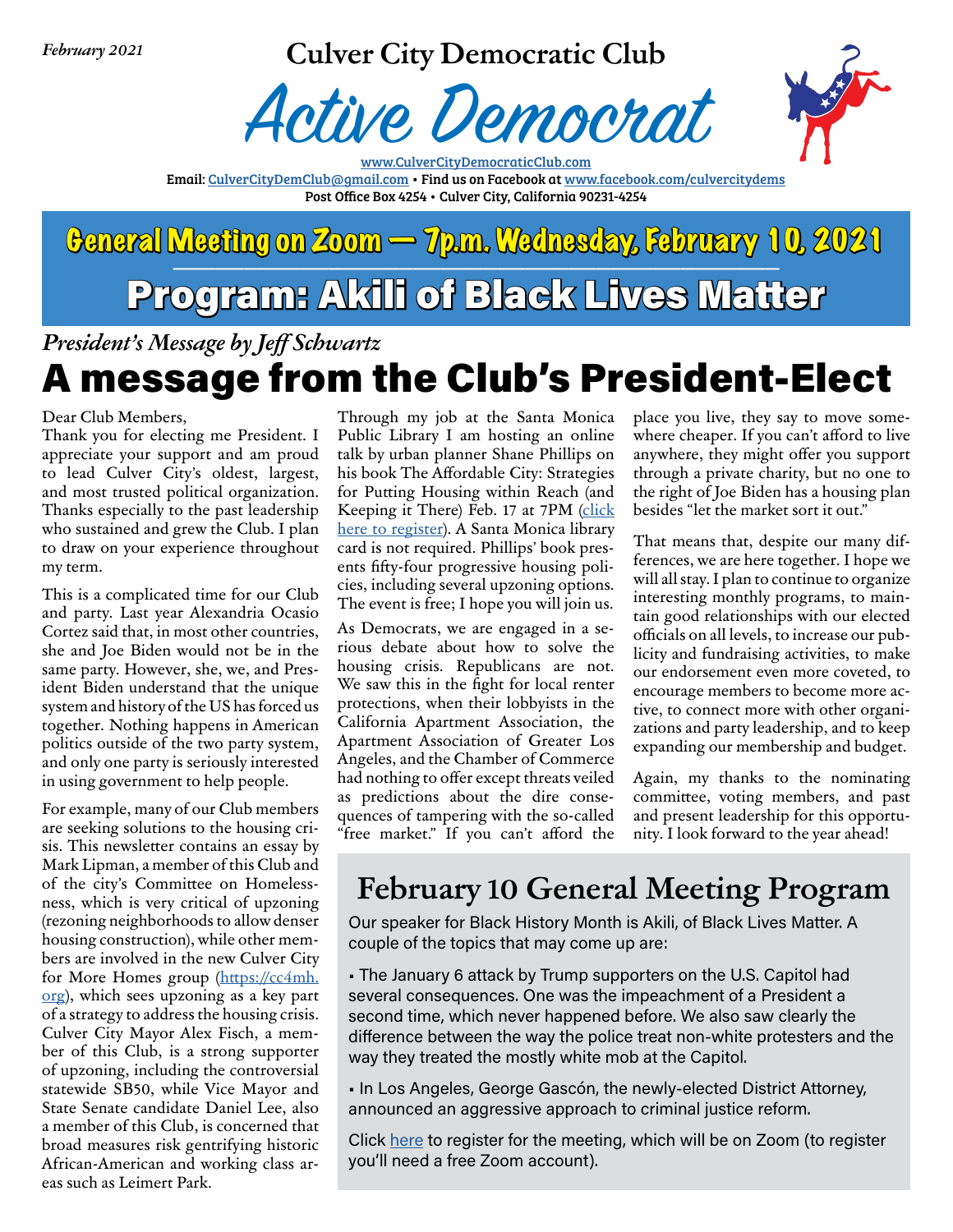# Culver City Democratic Club endorses Vice Mayor Daniel Lee for State Senate

The members of the Culver City Democratic Club voted to endorse Culver City Vice Mayor Daniel Lee in the March 2 special election for the District 30 State Senate seat vacated by Holly Mitchell's election as LA County Supervisor.

On January 26, the Democratic Club held an online forum with the three Democrats running: Vice Mayor Lee, Assemblymember Sydney Kamlanger, and Cheryl Turner, an atorney, member of the State Board of Vocational Nursing, and President of the Apartment Association of Greater Los Angeles. The forum was moderated by Maximina Juson, editor and publisher of the Culver City Catalyst.

Following the forum, all Club members were emailed a link to ElectionBuddy.com, a secure and secret online ballot.

The Democratic Club thanks the candidates for participating and Ms. Juson for moderating. A video of the forum will be available soon on the Club's website and on the Catalyst website.

A partial transcript and video link to a recent talk by Daniel Lee about policing in Culver City can be found <u>here</u>. **Culver City Vice Mayor Daniel Lee** 



# Three CCDC members tell why they voted to endorse Daniel Lee

### **Michelle Weiner**

Before I share my reasons for my unbridled support of Daniel Lee, I want to acknowledge the awkward situation our Club members found themselves in when we voted to endorse one of two well-known and respected Club members in the race for state senate afer our forum on January 26th. This has happened in other races recently, in the endorsement of CADEM delegates, and in the endorsement in the recent Supervisor race. It is never easy when we face these kinds of choices.

I chose to vote for Daniel because he is a ferce advocate for the environment and for a just transition to renewable clean energy. He was an environmental activist before he was an elected official. As a council member he worked to shut down the Culver City portion of the Inglewood Oil Field. He will push to shut down the entire Inglewood Oilfeld and will work to end neighborhood drilling in SD 30. He will not accept donations from the oil industry.

We have witnessed Lee on the dais speaking out forcefully for signifcant change to ensure that public safety works for all members of our community. He has the courage and integrity to win allies and bring about restructuring of policing and incarceration statewide that is long overdue.

In my work with Culver City Community Coalition and Protect Culver City Renters, I have seen Daniel take time to listen to constituents and act boldly in support of policies that advance the interests of the most vulnerable. He fought to establish renter protections and rent control in Culver City for the frst time and he will fght to strengthen protections for all renters in our district and all across our State. He is not accepting donations

from real estate developers.

Culver City Democratic Club has given its coveted endorsement to Culver City Vice Mayor Daniel Lee again, this time as a candidate for the CA Senate District 30 seat. I am delighted and look forward to voting in the special election on March 2, for Daniel Lee. *—Michele Weiner*

### **Danny Young**

In 2018 my wife and I received a fier, hand-delivered, to our small apartment at the end of a long driveway of of Prospect Avenue. The only time any politician has personally canvassed our hidden home in the eight years since I moved in. He said he was sorry he missed us. Later, while reviewing DSA's list of local recommendations we saw Daniel Lee for Culver City City Council. "Hey that's the same guy! He might be legit!" We checked out his platform and he was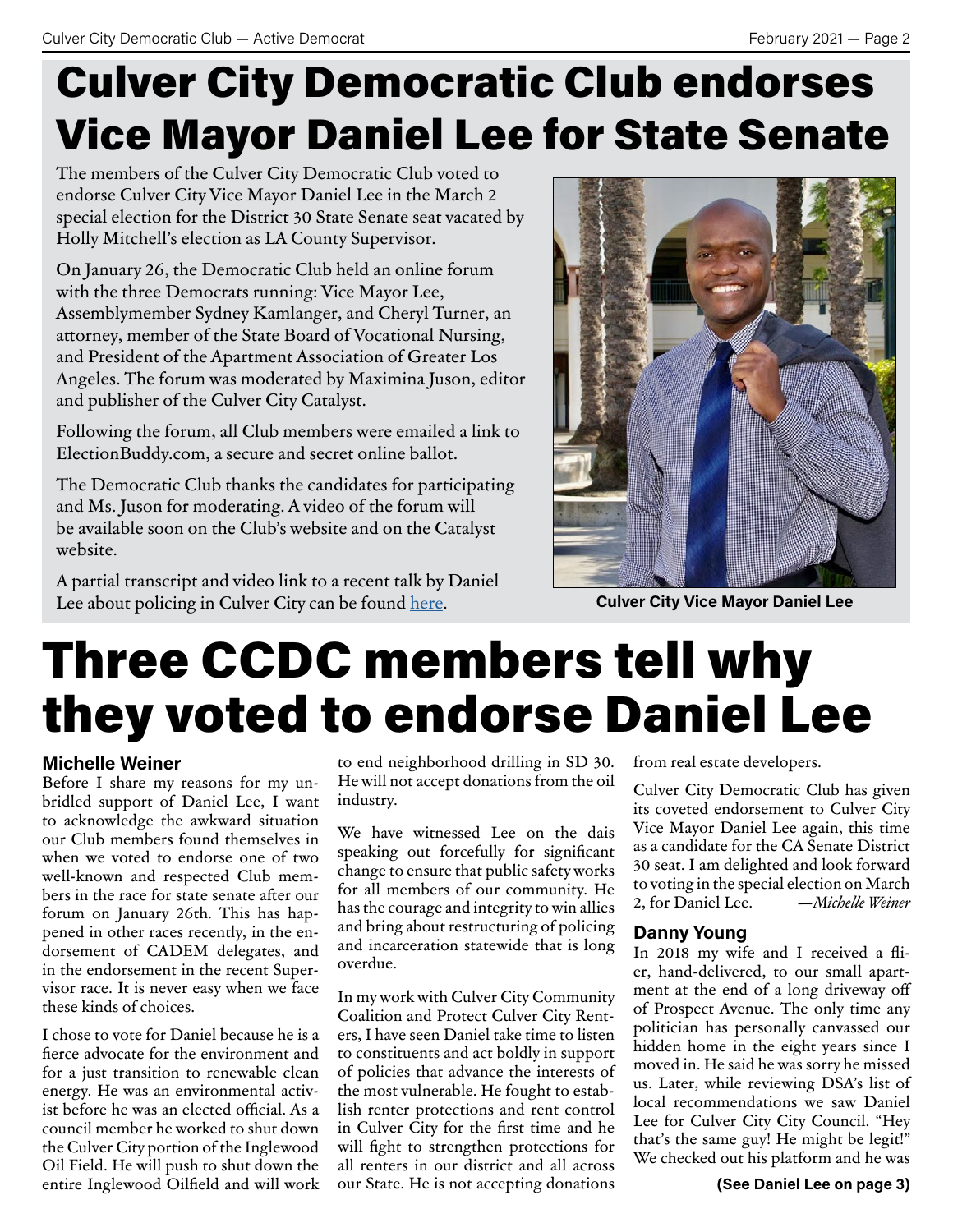#### **(From Daniel Lee on page 2)**

fghting for everything we believed in!

When the time came, we were proud to drop off our ballots in person. It's astonishing the diference you feel between pride and obligation, when casting a vote for someone who is principally aligned with your values. Not just someone who makes you shrug and say "Well at least they don't want to privatize the Post Office," but someone who understands the fundamental diference between universal healthcare and a public option. Someone who doesn't take money from police, oil and gas or insurance companies. Someone who is critical of performative gestures without substantive action.

I know some people in the Club are conficted because they feel a personal commitment to candidates they may consider friends. This is completely understandable. But in my view, the lef is losing ground to institutional power and Daniel is the only candidate that is radical enough to persevere without it. If we want to win we have to be strong. We have to believe that a better world is possible and we have to fght for it. I believe that's what Daniel is doing and I will help him fght. That's why I voted for him. *—Danny Young*

### **Carlene Brown**

I voted for Daniel Lee because he speaks like Reverend William Barber, of the Poor People's Campaign. Reverend Barber reminds us every *Moral Monday* that the USA is in a "critical moment of moral reckoning" that calls for a complete rejection of the way we have done politics up until now.

Vice Mayor Daniel Lee showed us how to demand that moral reckoning in his City Council speech on January 25th. He challenged us to think of public safety in terms of not only our affluent neighbors but our Black neighbors of all income levels, of our immigrant neighbors from all over the world, of our Mexican-American or Central/South American neighbors.

Like Reverend Barber, Daniel Lee challenged us to admit that racism and White Supremacy are systemic issues, not only in police departments across the country, but within ALL institutions in the USA. Daniel Lee named the existence of White Supremacy within our city council and within our city staf. We can trust

## ANNOUNCEMENTS

Our Club website: www.culvercitydemocraticclub.com Follow us on Twitter: @CulvCityDemClub and Instagram: CulverCityDemClub

### **February 2, 2021**

Vote by mail ballots mailed to voters Special Election for State Senate District 30

### **February 3, 2021**

Extended deadline of ADEMS ballots to be received by state party

### **February 6, 2021**

 The Insurrection: Domestic Terrorism and White Supremacy A Virtual Conversation

Congressmember Karen Bass with special guest Malcolm Nance

### RSVP here

(also available on Facebook)

### **6 PM**

**February 9, 2021** Results of ADEMS election to be posted at adem.cadem.org

### **February 10, 2021**

CCDC General Meeting via Zoom Installation of new Club oficers for 2021 by City Council member Yasmine-Imani McMorrin

### CLICK HERE TO REGISTER

**7:00 PM**

**February 15, 2021** Last day to register to vote for the March 2 special election

> **March 2, 2021** Special Election: State Senate District 30

### **March 10, 2021**

CCDC General Meeting via Zoom We have invited LA District Attorney George Gascon to speak The link to register will be printed in the March newsletter **7:00 PM**

him to speak and act with that same voice of moral clarity in Sacramento!

Our state government can have the best of both worlds by maintaining Sydney Kamlager as a powerful Black woman in the state assembly, while gaining Daniel Lee as a ferce and fery Black man in the state senate. Vote Daniel Lee to demand a moral reckoning! —*Carlene Brown* **Comments expressed in the newsletter are the opinions of the authors and do not necessarily represent the position of the Culver City Democratic Club**

 $\sim$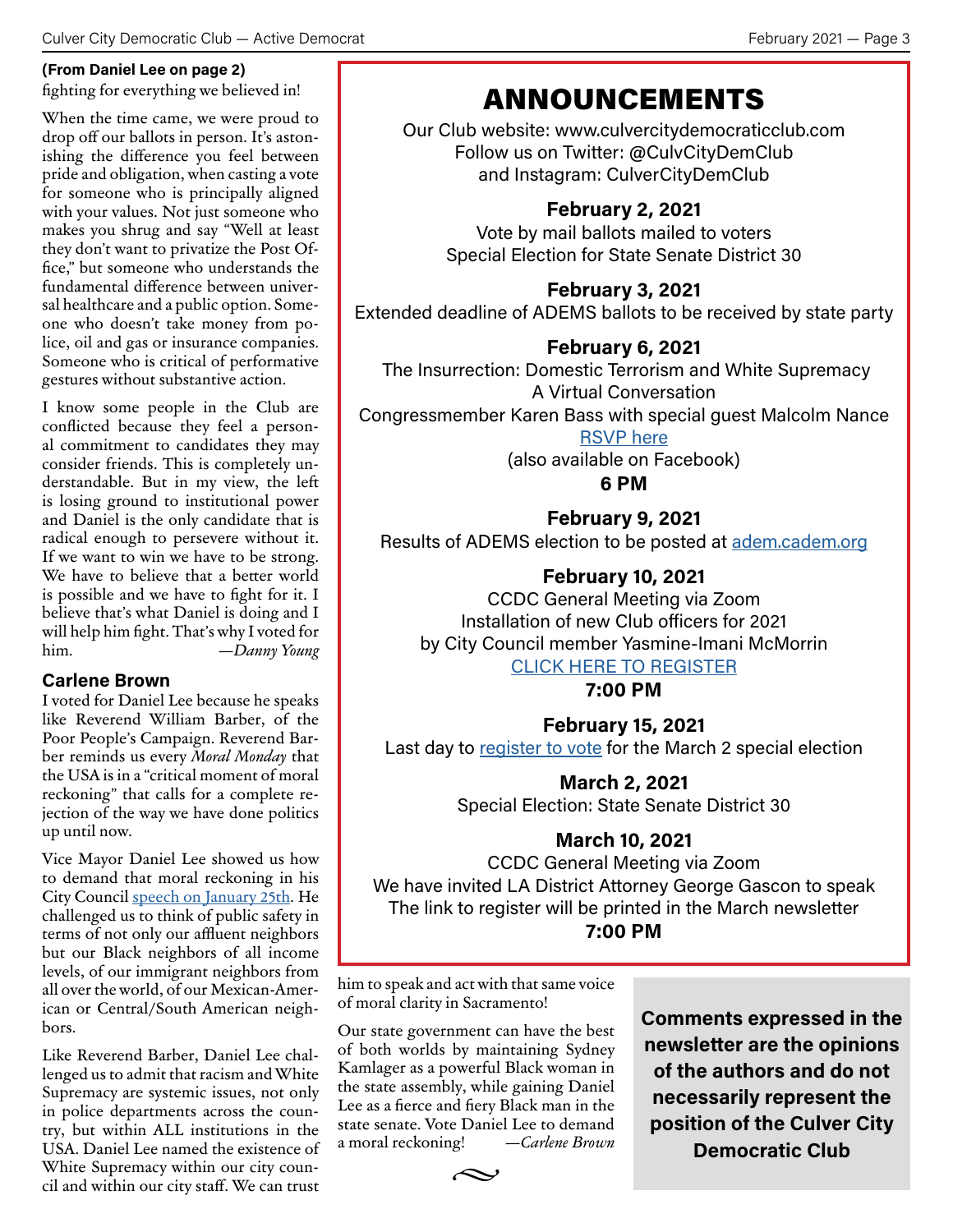## **The Hill we Climb** *by Amanda Gorman* Read by the author at the Inauguration of President Joe Biden

When day comes we ask ourselves, where can we fnd light in this never-ending shade? The loss we carry, a sea we must wade We've braved the belly of the beast We've learned that quiet isn't always peace And the norms and notions of what just is Isn't always just-ice And yet the dawn is ours before we knew it Somehow we do it Somehow we've weathered and witnessed a nation that isn't broken but simply unfnished We the successors of a country and a time Where a skinny Black girl descended from slaves and raised by a single mother can dream of becoming president only to fnd herself reciting for one And yes we are far from polished far from pristine but that doesn't mean we are striving to form a union that is perfect We are striving to forge a union with purpose To compose a country commited to all cultures, colors, characters and conditions of man And so we lift our gazes not to what stands between us but what stands before us We close the divide because we know, to put our future first, we must frst put our diferences aside We lay down our arms so we can reach out our arms to one another We seek harm to none and harmony for all Let the globe, if nothing else, say this is true: That even as we grieved, we grew That even as we hurt, we hoped That even as we tired, we tried That we'll forever be tied together, victorious Not because we will never again know defeat but because we will never again sow division Scripture tells us to envision that everyone shall sit under their own vine and fg tree And no one shall make them afraid If we're to live up to our own time Then victory won't lie in the blade But in all the bridges we've made That is the promised glade The hill we climb If only we dare It's because being American is more than a pride we inherit, it's the past we step into and how we repair it We've seen a force that would shatter our nation

rather than share it Would destroy our country if it meant delaying democracy And this effort very nearly succeeded But while democracy can be periodically delayed it can never be permanently defeated In this truth in this faith we trust For while we have our eyes on the future history has its eyes on us This is the era of just redemption We feared at its inception We did not feel prepared to be the heirs of such a terrifying hour but within it we found the power to author a new chapter To offer hope and laughter to ourselves So while once we asked, how could we possibly prevail over catastrophe? Now we assert How could catastrophe possibly prevail over us? We will not march back to what was but move to what shall be A country that is bruised but whole, benevolent but bold, ferce and free We will not be turned around or interrupted by intimidation because we know our inaction and inertia will be the inheritance of the next generation Our blunders become their burdens But one thing is certain: If we merge mercy with might, and might with right, then love becomes our legacy and change our children's birthright So let us leave behind a country better than the one we were left with Every breath from my bronze-pounded chest, we will raise this wounded world into a wondrous one We will rise from the gold-limbed hills of the west, we will rise from the windswept northeast where our forefathers frst realized revolution We will rise from the lake-rimmed cities of the midwestern states, we will rise from the sunbaked south We will rebuild, reconcile and recover and every known nook of our nation and every corner called our country, our people diverse and beautiful will emerge, batered and beautiful When day comes we step out of the shade, afame and unafraid The new dawn blooms as we free it For there is always light, if only we're brave enough to see it If only we're brave enough to be it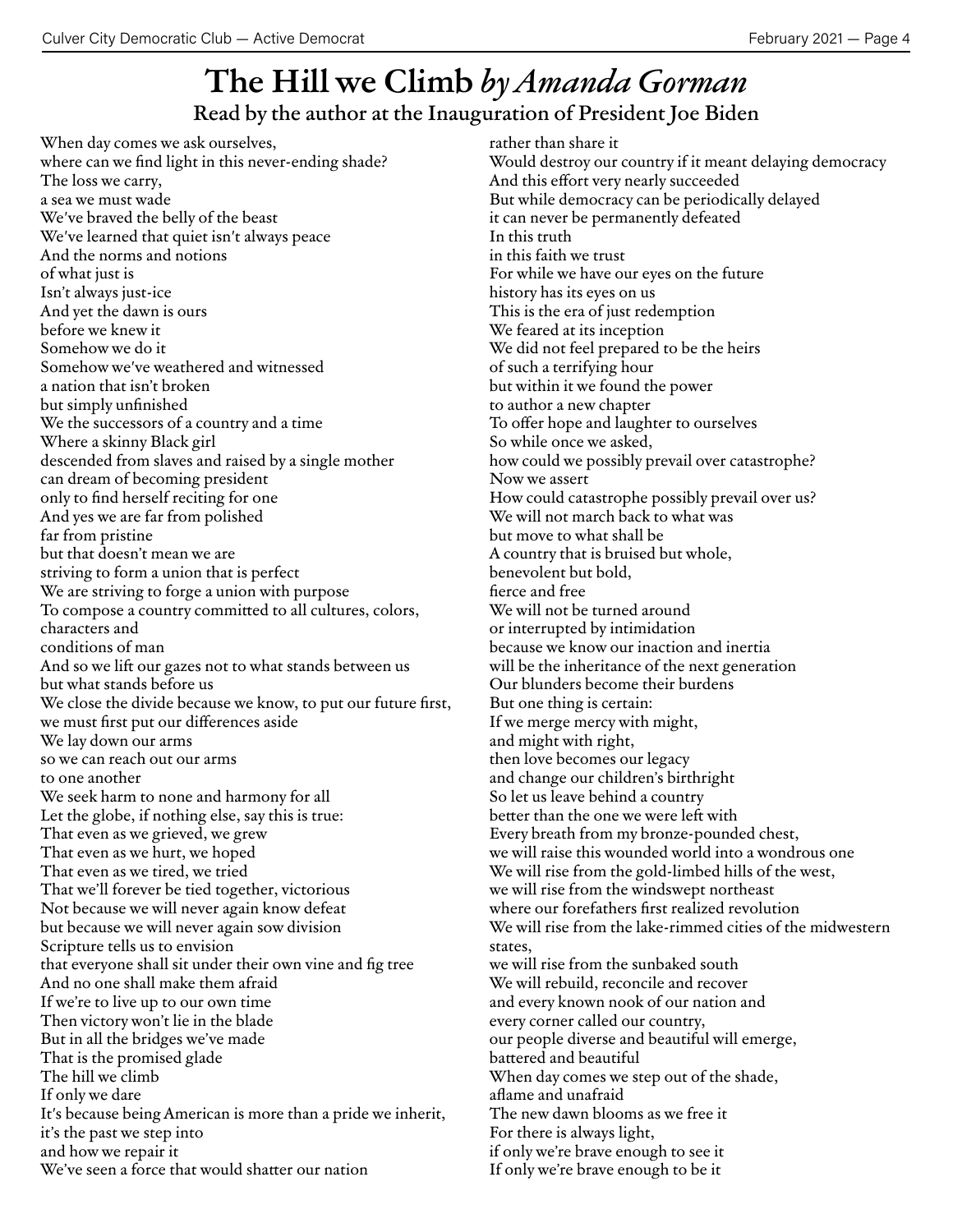

**Mollie "Lee" Welinsky**

## **Di's Corner:**

### *by Diane Rosenberg*

We are saddened by the passing of Mollie "Lee" Welinsky, long time Club member and former Club president, who passed away on Wednesday, January 13, 2021. Sending condolences to her family: her son Howard Welinsky, and her daughter Sandy Mansur; their spouses, grandchildren, and great-grandchildren. Lee had many "hats," not only in the Club. In the LACDP she was not only a Delegate for the 47th A.D. (now 54th), she was on the "Resolutions Commitee" and a member of the County Central Commitee. When she turned sixty she became an atorney, and retired twenty years later. For all of us who knew her she will surely be missed.

### V V V

Update on Club member Charlotte Gunter: She is doing well. Still has care givers. Doing exercises for her elbow. Her attitude is excellent.

At our January 13 General Meeting we had the election of new officers for 2021. They were elected by acclamation. For President, Jeff Schwartz; First Vice President, Freddy Puza; Second Vice President, Jeanna Harris; Corresponding Secretary, Cynthia Hart; Recording Secretary, Shannon Theus; Treasurer, Eric Fine; Membership Secretary, Diane Rosenberg.

The meeting adjourned in memory of Capitol Police officer Brian Sicknick, who was killed on January 6 while protecting the elected leaders of the United States. He was murdered by an angry mob incited by Donald Trump.

## NEW CLUB OFFICERS ELECTED IN JANUARY

The following Club oficers were elected by acclamation to a one-year term at the General Meeting on January 13. They will be sworn in at the February General Meeting by Council member Yasmine-Imani McMorrin.

## Trump-proof the presidency

The way this country could Trump-proof the presidency is to have decent options that are champions for the people, like Bernie Sanders would have been. Bernie would have handily beaten Trump, not barely squeaked a win by like Biden did. Also, the Democratic Party needs to keep an engaged and active party of members, not apathetic. Why did they become apathetic? Because the two parties are not working for the people but for the corporate class. We can Trump-proof the presidency by geting money out of politics and eliminating the corporate stronghold in our government. *—Melisa Michelson*

### Don't forget to renew your Club membership for 2021. You can do it online at ActBlue

**How to Join the Culver City Democratic Club online**

1. Go to the Club's website (CulverCityDemocraticClub.com) 2. Click on the Join / Renew button:



4. Join the Culver City Democratic Club for a \$30 Donation! **For more information on becoming a member of the Culver City Democratic Club, call Diane Rosenberg at (310) 398-5328**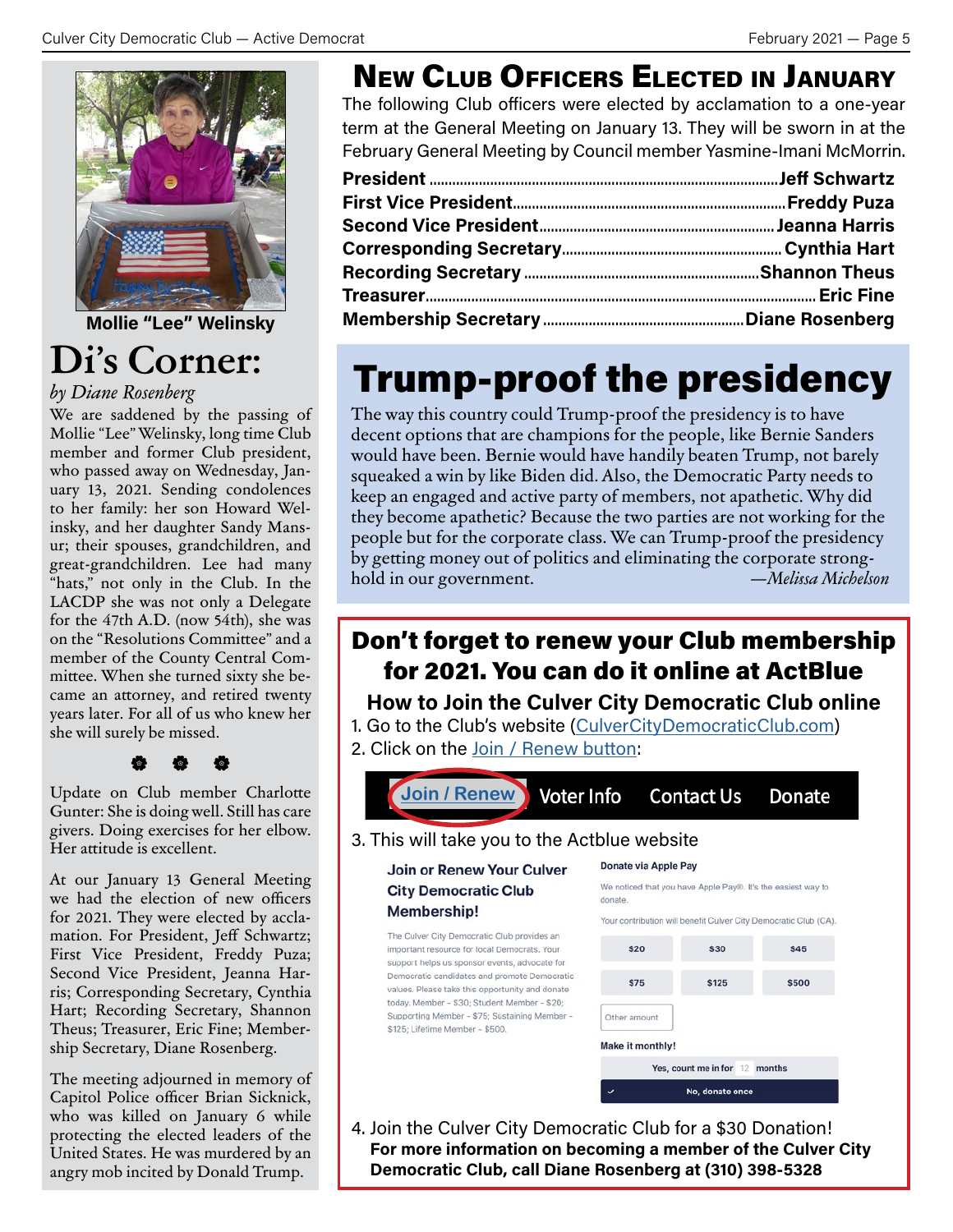## **OPINION** A much-needed conversation on housing

#### *by Mark Lipman*

By far the most consequential decision facing Culver City today is the question of zoning. How we as a community answer this will forever decide the future of our city. Once the genie is out of the bottle there is no puting it back. Once we've handed over our right to control our own destiny to the for-proft developers and major tech corporations there is no getting it back.

It's no secret that there's been a wellfnanced, coordinated push to up-zone Culver City for years, and it's been presented to us as some inevitable fait accompli. It's as if the decision has already been made for us and the existing community really doesn't have a say in the outcome. Worse yet, it's being packaged to us as some sort of heroic "progressive" solution to address our current housing emergency and fght racism, when nothing could be further from the truth.

Nothing that these up-zoning advocates have ofered does anything to solve the homelessness crisis we see in our community today, for by their own words they are not pushing up-zoning to house people who are homeless, but to create more market rate units for hypothetical, future residents 20 years down the line. Likewise, nothing they propose will address the long-standing history of racism and inequity in our community, because what they blatantly fail to acknowledge is that racism and poverty are inextricably linked. Without addressing the need for real afordable housing in a serious way, there's no addressing racism, or the economic discrimination that goes with it.

What we're seeing in fact is nothing more than professional level gaslighting, fnanced by the very same high tech corporations, like Apple, Amazon, Google, and Facebook, (which is the money behind groups like CA YIMBY and Abundant Housing). They're the very corporations that have been vying for complete ownership of the entire Westside region for the last decade—the very same corporations that are at the heart of creating (and profiting off of) the housing and

homelessness emergencies we face today. They point at the problem they created and then tell us to trust them with fnding the solution.

Don't be fooled. We're told that up-zoning is the only way to get afordable housing units built, but that's simply not true. There are many options available to us to create those lower income units we need, without handing our city over to Wall Street and speculative investors, but those solutions have been consistently ignored out of hand.

There are solutions like land banking and public housing that are no more expensive—actually cheaper for us—than the \$500K plus subsidy per door that the for-proft developers demand, and that our politicians and staff members don't even question and instead are readily willing to just hand over. It's "what's always been done," which is also a major part of the problem.

We're currently relying on the very same corporate entities that created the problem to defne the solution, and their solution always boils down to the same thing—profts.

Why in the world should we trust the corporate plan? We owe it to ourselves to have a full and transparent public debate on all the options on the table, before we rush headlong into destroying the one thing that everyone agrees they love about Culver City—that small town feel.

When they say that the land is too expensive, we need to point out that it's the up-zoning and corporate takeover of the region which has driven the artifcial infation of land prices; that by saying no to up-zoning we are in fact making the land more afordable and easier for us to buy.

When they say there's no money, we must remind them that there are literally billions of dollars available from the state, allocated for the production of affordable housing, and that if the state through **RHNA**-is mandating upon us to make a plan to produce thousands of units (two-thirds of which are supposed to be for lower income levels), then they must also make the funding available to us to produce those units. Otherwise they are acting in bad faith, knowing full well there is no way to reach those affordable goals without state funding.

Moreover, we have to repeat to ourselves over and over again that we can join the public bank that the City of Los Angeles is creating, in order to fnance our own public housing projects. These are the very projects which should be built along the transit corridor and Expo Line. Lower-income people need public transportation the most. They need to live near those lines, instead of the higher income people being targeted, who primarily rely on their cars to get around.

When they say we need to up-zone our residential R1 districts (to built multi-million dollar duplexes) or else all we're going to get is McMansions, maybe we should bring these people on a tour of our existing R1 districts to see all the single family homes in our neighborhoods that already have 3 and 4 units on their properties?

There's nothing preventing us from allowing our existing homeowners to add units to their properties. In fact we're actively encouraging that. But to up-zone our neighborhoods so that some developer can step in and subdivide the property into three and four parts for millions in profts—that's how we unravel and destroy our existing community.

And fnally, when they disingenuously point to homelessness as the reason to up-zone, we need to point to the criminally high vacancy rates that exist both here in Culver City and throughout Los Angeles County, which keep existing rents high for all of us, while leting over a thousand people die homeless on the streets every year.

Instead, we should be following the recommendations found in *The Vacancy Report,* writen by SAJE, ACCE and UCLA Law. Among other things, the report suggests implementing a vacancy tax on units left empty (like the 830 vacant housing units in Culver City which was reported in official city documents). The report also suggests "using eminent domain to take the property of the worst ofenders, who leave units vacant for unconscionable lengths of time" and "transferring properties to community ownership models."

With all this said, this just scratches the surface of the conversation that our community needs and deserves. If we don't do this together, in a public forum, we can be sure that the decision will be made for us, behind closed doors, by those who will profit from our loss.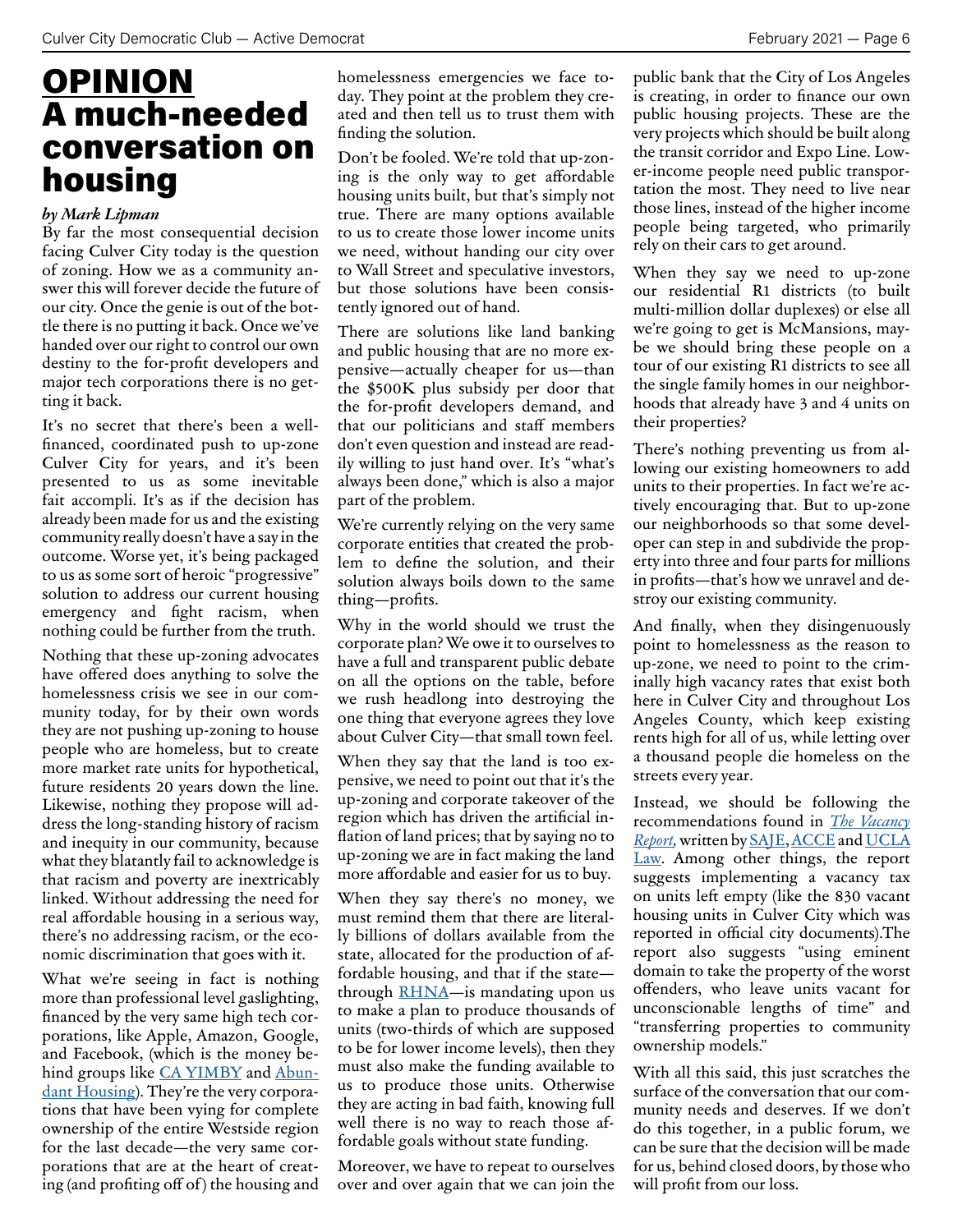# Let's Trump-proof the Presidency

### *by Cynthia Hart*

### **First in an occasional series on the de-Trumpification of America**

Afer Watergate and Nixon's abuse of power, a number of important reforms were put in place to guard our Democracy from another authoritarian president like Nixon who would put himself above the law. Those reforms were good and seemed to work. Until they stopped working. Now it must be the important work of lovers of democracy at all levels to rebuild the guardrails and de-Trumpify the Presidency. It's got to be our Democratic Party doing the building. (Now that the "Grand Old Party" has degenerated into a nest of Neo-Confederates, who else?) But where to begin?

Mountains of paper and rivers of ink have already been writen about this new 2021 version of the quest to form "A More Perfect Union," but for now, let me draw your atention to one book. *Afer Trump: Reconstructing the Presidency* by Bob Bauer and Jack Goldsmith.

Jack Goldsmith is a former assistant attorney general under President George W. Bush. Bob Bauer is a former Counsel to President Obama. This unlikely pair got together and wrote a completely remarkable book. I frst heard of this duo in an LA Times column by Doyle McManus entitled "*Trump toppled norms. Don't let it happen again*."

### **What can Congress and our new President do?**

Bauer and Goldsmith recommend several specifc areas of reform. Some can be done by executive order and others require an act of Congress.

• **Foreign State Infuence:** Candidates or campaigns should be required to report contacts with foreign governments and their agents.

• **Financial Conficts of Interest:** The President should be barred from any role in the oversight of any business. (Note: Refusing the Presidential salary is not a sign of virtue!) For the sake of transparency, blind trusts should be banned. Congress should establish procedures to enforce the emoluments clause.

• **Tax Disclosure:** Presidents and Can-



didates should disclose their tax returns annually (most already do).

• **The Press:** Congress should strengthen the Presidential Records Act of 1978 to include twiter tweets and other social media communications as subject to the Act. Regulations should give White House press due process protections from arbitrary revocation of press passes.

• **The Pardon Power:** Presidents should be barred from self-pardon or using the pardon to obstruct justice. It should be a crime for a President to offer a pardon in exchange for a bribe.

• **The Justice Department:** The Executive branch should enhance Justice Department regulations against political bias in law enforcement, extend norms against the atorney general interfering in investigations, and enhance independence of a special counsel so that they can report to Congress and the American people credible allegations of criminal conduct by senior executive branch officials including the president.

• **War Powers and Nuclear Weapons:**  Congress should repeal and replace the Authorizations for Use of Military Force (AUMF's) hastily enacted in the immediate freak-out over the 9/11 atack and systematically abused ever since. Clarify that the Atomic Energy Act is not a blanket authorization for frst use of nuclear weapons.

• **Vacancy Reform:** Congress should

close the loopholes in the regulation of executive branch vacancies that Trump used to circumvent the Senate confrmation process by making unilateral temporary appointments.

Happily, some legislation along these lines is already in the works. On September 23, 2020, House Democrats introduced HR8363: The Protecting our Democracy Act.

### **What can the grassroots do?**

Our job as grassroots activists is to keep everlastingly afer our elected representatives at every level of government to enact the necessary reforms. I suggest that every single time, we show up at a Town Hall or a Q&A with an elected public official we ask the question "So Mr. or Ms. Elected, what are you doing to Trump-proof the Presidency?" And give them no peace until they respond satisfactorily.

### **Representative Ted Lieu's Response to Trumpian Abuses**

I had the opportunity recently to pose that very question to Representative Ted Lieu. He indicated that the Trump era had exposed a number of loopholes and weaknesses in Congressional Oversight. He pointed to the need for Congress to use "inherent contempt" to enforce its subpoenas. He also spoke of his work with Senator Ed Markey on HR 669/ S200 The Restricting First Use of Nuclear Weapons Act.

As Thomas Jeferson may or may not have said, "The price of liberty is eternal vigilance."

I say, "Stay vigilant!"

**Comments expressed in the newsletter are the opinions of the authors and do not necessarily represent the position of the Culver City Democratic Club**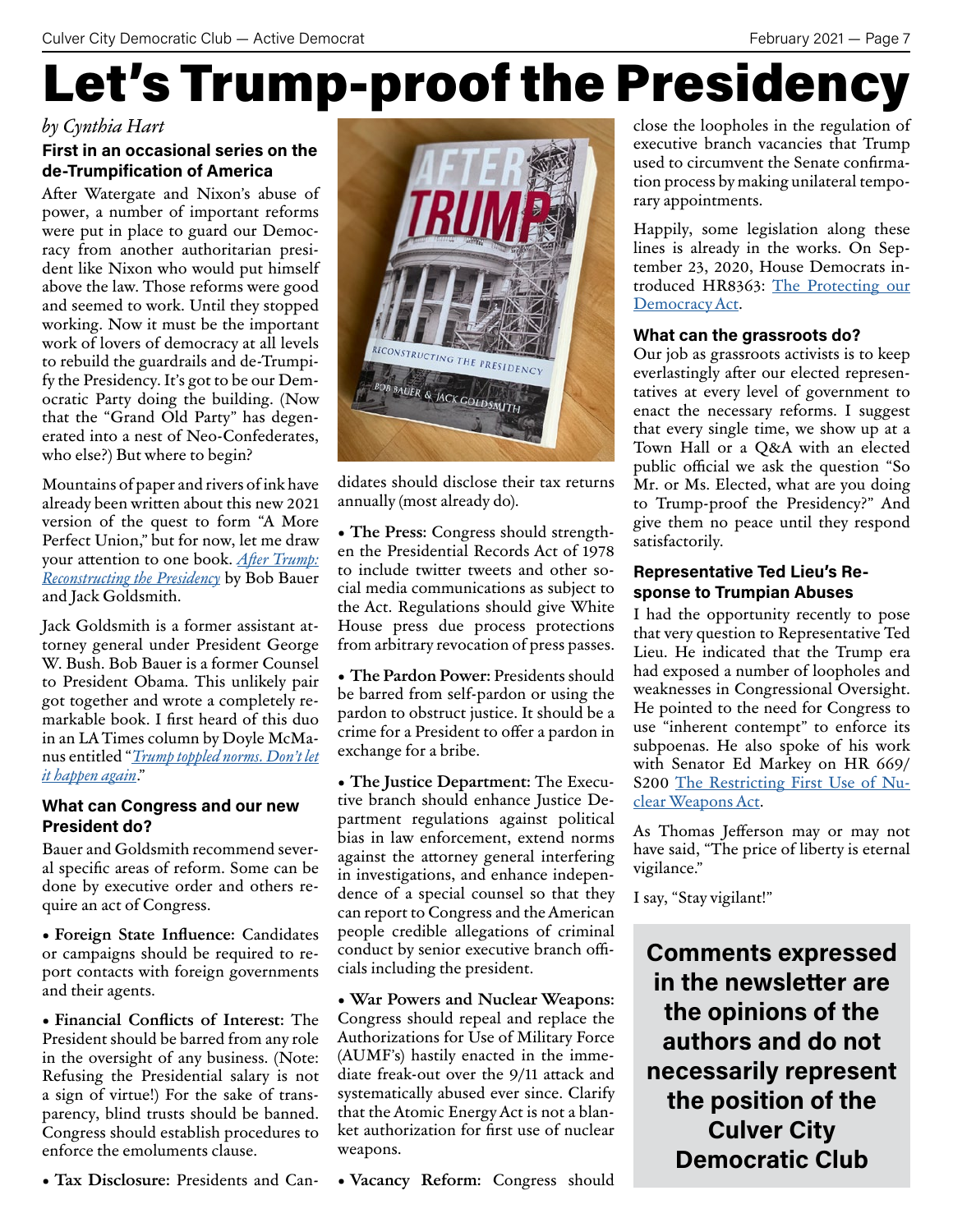# **R esolution**

### **R epa R ations f o R s l av e R y , J i m C R o w s e g R egation and R a C ist f ede R a l p oli C ies**

Adopted by the Culver City Democratic Club at its January 13, 2021 meeting

- Whereas the 2020 National Platform of the Democratic Party calls for the establishment of a commission to examine the lasting economic effects of slavery, Jim Crow segregation, and racially discriminatory federal policies on income, wealth, educational, health and employment options; to pursue truth and promote racial healing; and to study reparations;
- Whereas the platform of the California Democratic Party calls for reparations for those whose ancestors were victimized by slavery; and
- Whereas President-elect Joe Biden and Vice President-elect Kamala Harris each campaigned in favor of a commission to study the feasibility of reparations for those whose ancestors were victimized by slavery, segregation and racially discriminatory federal policies; therefore be it

1. Resolved, the Culver City Democratic Club urges President Biden to establish a commission during the frst 100 days of his administration with the charge to provide a report of its fndings by June 19, 2021; and be it further

2. Resolved, that the Culver City Democratic Club urges President Biden to establish a commission and to state to the commission that reparations are due to the descendants of those victimized by slavery, Jim Crow segregation and racially discriminatory federal policies and that the commission focus on eligibility, the fnancial remuneration and method of payment.

Authors: Rebecca Rona-Tuttle, Rick Tuttle and former Los Angeles City Councilman Robert Farrell.



Culver City Democratic Club P.O. Box 4254 Culver City, CA 90231